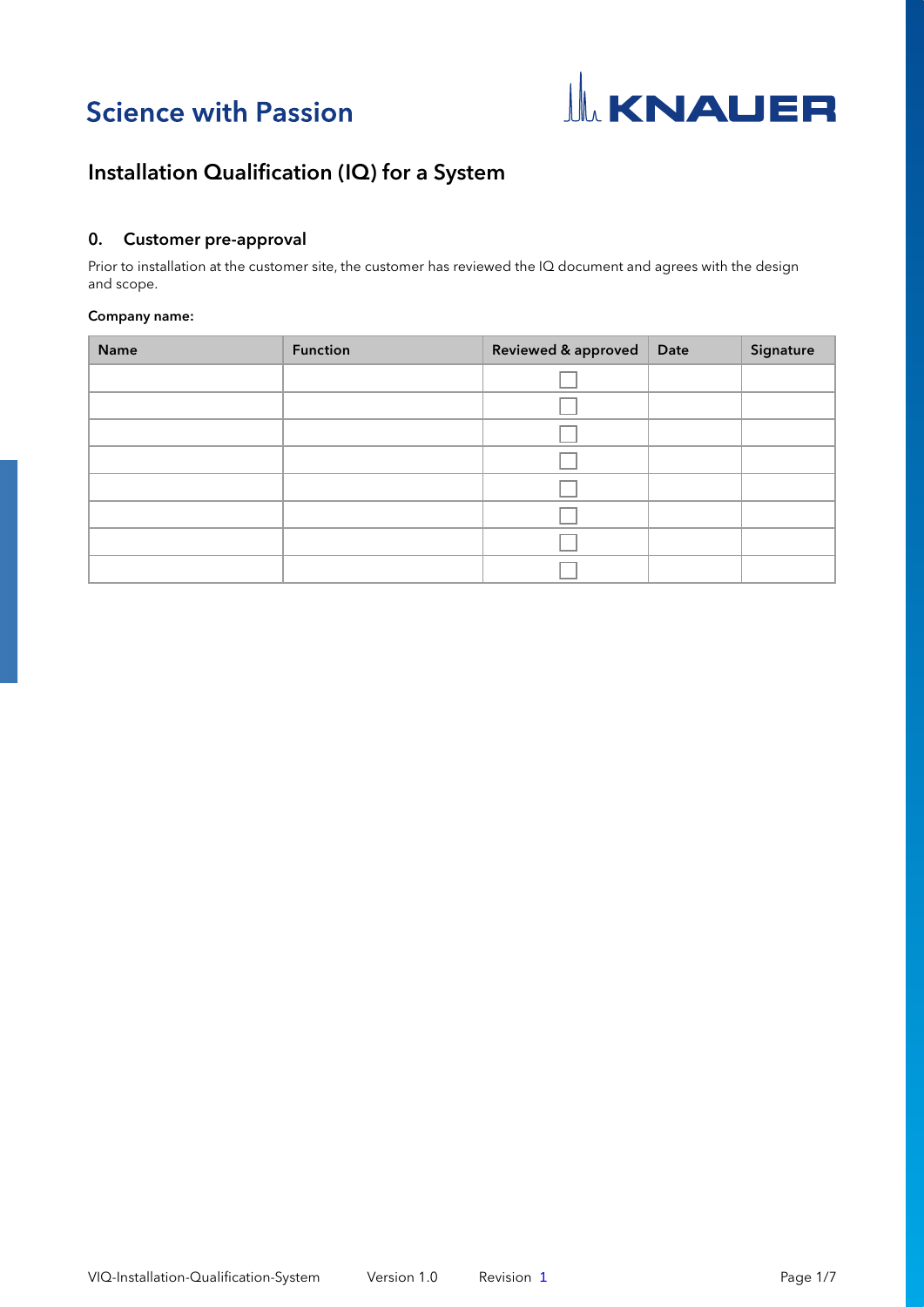# **Science with Passion**



# Installation Qualification (IQ) for a System

# 1. Definition of the Installation Qualification

The qualification document "Installation Qualification (IQ)" is part of the quality management system at the company KNAUER Wissenschaftliche Geräte GmbH.

# 2. Scope

The customer can request the Installation Qualification. In case of a request, the technical support of KNAUER or a provider authorized by KNAUER performs this functionality test during the installation. The IQ is a standardized document and includes the following:

- Confirmation of flawless condition at delivery
- Check if the delivery is complete
- Certification on the functionality of the system

# 3. Instructions

All deviations from the specifications that occurred during installation have to be recorded in this document.

In addition, all measures taken to eliminate the deviations have to be noted down as comments in the list of rectifications (LOR) [on page 4.](#page-3-0)

If certain items in the report are not applicable, this has to be indicated in the table as "N/A" (not applicable). Major sections that are not used have to be crossed out (diagonal line), marked "N/A", dated and signed.

All required documents have to be completed by the end of the installation. The document has to be reviewed and approved by an authorized person. The review and approval have to be documented with signature and date (DD/MM/YYYY).

The tests have to be carried out in a suitable environment, as described in the user instruction of the device.

## 4. About this document

The information in this document is subject to change without prior notice. This document may not be used, reproduced or translated without written consent of KNAUER Wissenschaftliche Geräte GmbH. Depending on the customer's quality assurance system, the signed document either has to be filed in the device folder or scanned and stored in an electronic archive.

# 5. System data

| System name           |  |
|-----------------------|--|
| Project name*         |  |
| System description    |  |
| Installation location |  |
| Comments              |  |

\* made up of customer/order number

# 6. Customer and manufacturer data

|                      | Customer | Manufacturer                         |
|----------------------|----------|--------------------------------------|
| Company              |          | KNAUER Wissenschaftliche Geräte GmbH |
| Customer number      |          |                                      |
| Contact person/agent |          |                                      |
| Address              |          | Hegauer Weg 38                       |
| Postal Code/City     |          | 14163 Berlin                         |
| Phone                |          | +49 30 80 97 27 111                  |
| E-Mail               |          | support@knauer.net                   |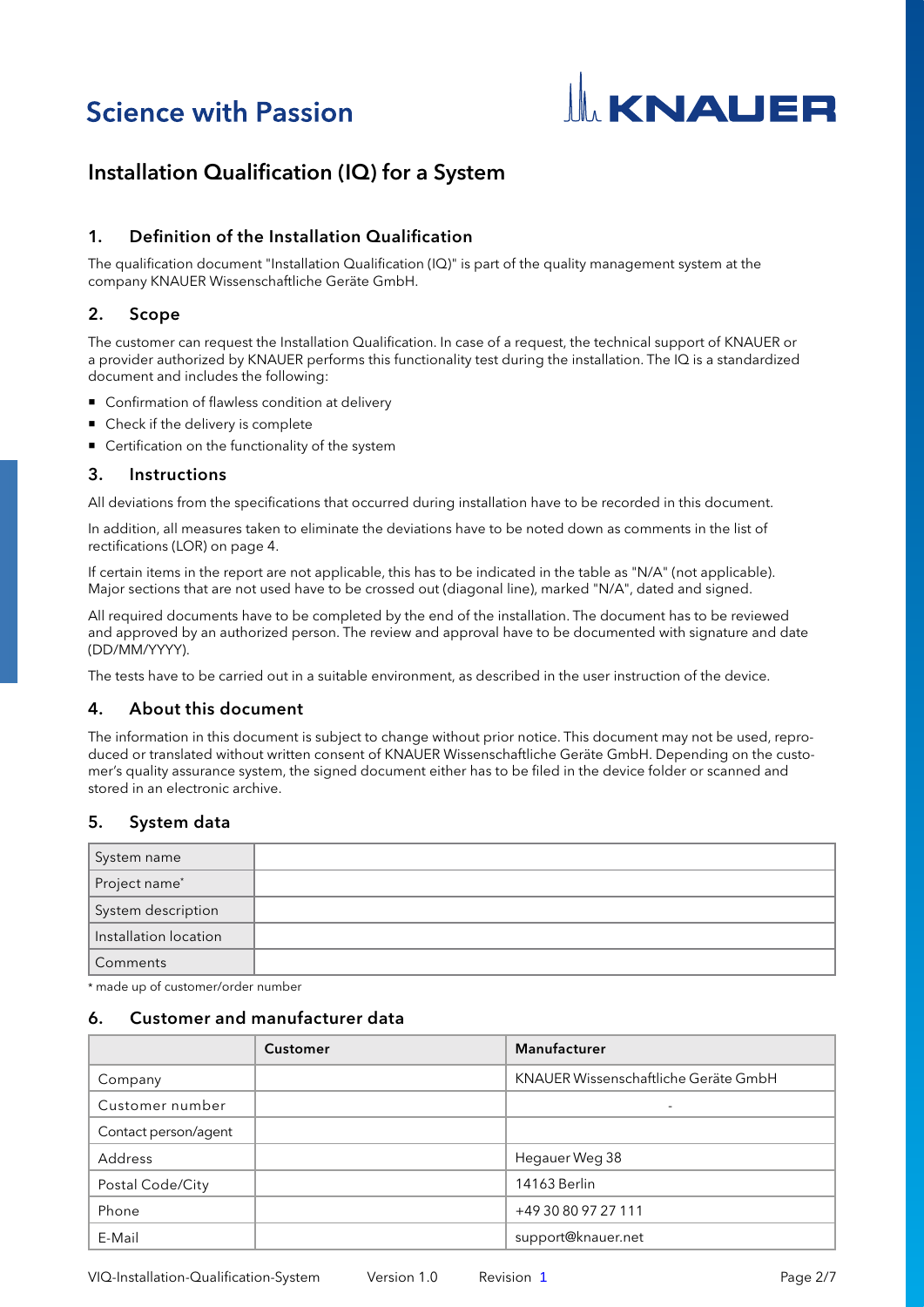# **Science with Passion**



# Installation Qualification (IQ) for a System

# 7. Installation Qualification Tests

| <b>Test</b>    | Description                                                                                                                                                                                                   | Specification                                                                                                                                                                                                                                                                                                                                       | <b>Passed</b> | <b>Failed</b> | N/A | Comment/LOR No. |
|----------------|---------------------------------------------------------------------------------------------------------------------------------------------------------------------------------------------------------------|-----------------------------------------------------------------------------------------------------------------------------------------------------------------------------------------------------------------------------------------------------------------------------------------------------------------------------------------------------|---------------|---------------|-----|-----------------|
| $\mathbf{1}$   | Identify the system.                                                                                                                                                                                          | The article number and<br>project number (made up of<br>customer/order number) on<br>the label attached to the skid<br>frame matches the article<br>number and customer/order<br>number on the packing list.<br>For systems without frame,<br>the name of the system on<br>the delivery documentation<br>matches the name on the<br>delivery order. |               |               |     |                 |
| $\overline{2}$ | Check the system for<br>transport damage.                                                                                                                                                                     | No transport damage is<br>observed.                                                                                                                                                                                                                                                                                                                 |               |               |     |                 |
| 3              | Check the scope of<br>delivery.                                                                                                                                                                               | The scope of delivery<br>matches the packing list<br>and/or the delivery order.                                                                                                                                                                                                                                                                     |               |               |     |                 |
| $\overline{4}$ | Check that the tech-<br>nical documentation<br>provided is correct and<br>complete (material<br>documentation of<br>wetted parts, calibration<br>certificates etc.).                                          | The documentation is<br>correct and complete.                                                                                                                                                                                                                                                                                                       |               |               |     |                 |
| 5              | Check that all equip-<br>ment is properly and<br>correctly labeled ac-<br>cording to the delivery<br>order and/or P&ID, list<br>of piping, list of devices,<br>instrument layout dia-<br>gram, if applicable. | The equipment is labeled<br>correctly.                                                                                                                                                                                                                                                                                                              |               |               |     |                 |
| 6              | Ensure that the instal-<br>lation site is suitable<br>according to either the<br>user instructions or pre-<br>installation guide.                                                                             | The installation site matches<br>the specifications in the user<br>instructions.                                                                                                                                                                                                                                                                    |               |               |     |                 |
| 7              | Connect all loose parts<br>(e.g. capillaries, tubings)<br>and mount capillaries<br>according to P&ID or<br>other installation docu-<br>mentation, if applicable.                                              | The system is fully<br>assembled and ready to use.                                                                                                                                                                                                                                                                                                  |               |               |     |                 |
| 8              | Connect the devices to<br>the power supply and<br>switch the system on.                                                                                                                                       | The devices start (operating<br>noise). The power LEDs or<br>the displays light up.                                                                                                                                                                                                                                                                 |               |               |     |                 |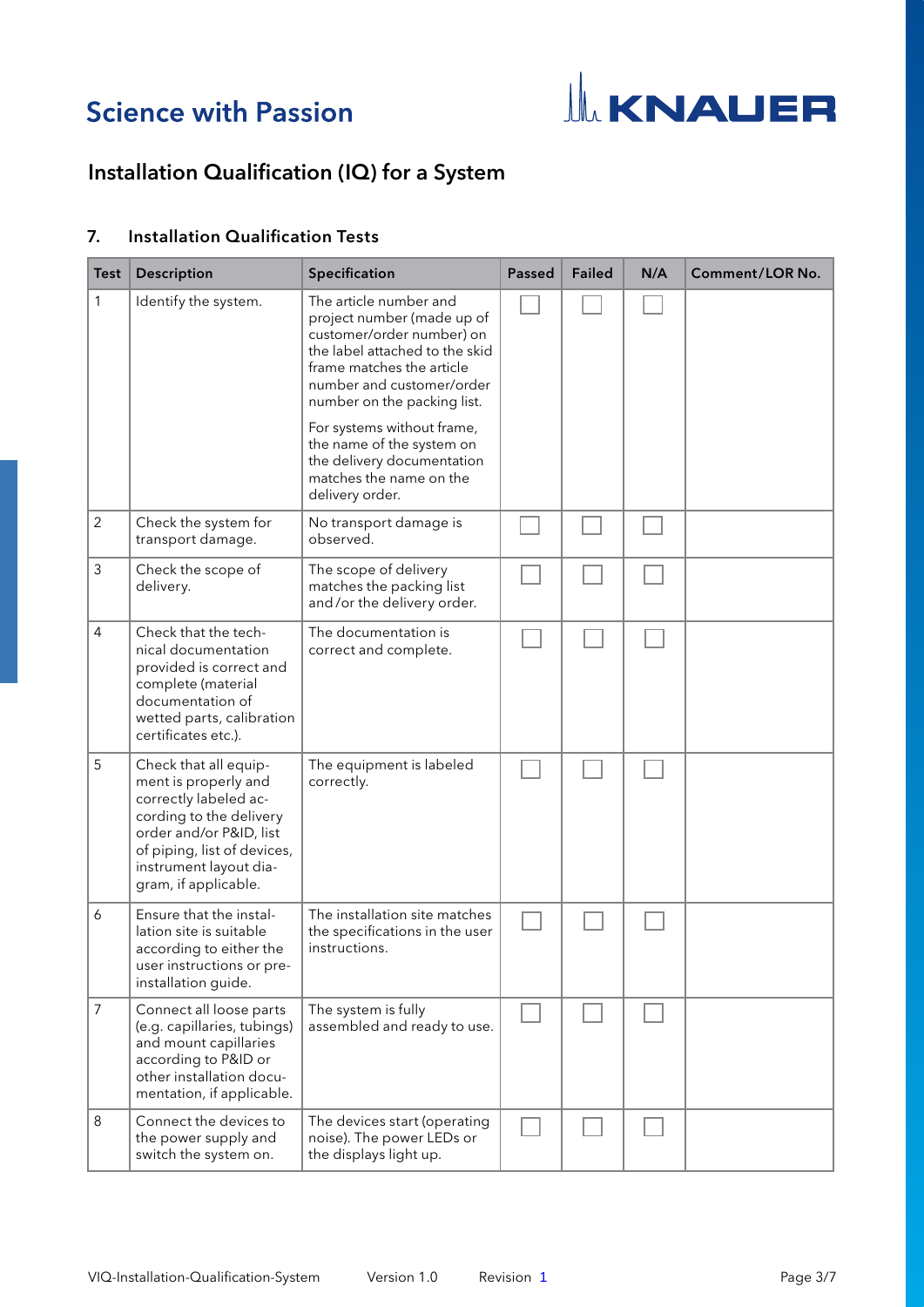# **Science with Passion**



# Installation Qualification (IQ) for a System

# <span id="page-3-0"></span>8. List of rectifications (LOR)

| LOR No. | Test No. | Type of<br>deviation* | Description of<br>the deviation | <b>Action plan</b> | Persons<br>responsible | Due date | Date/signature |
|---------|----------|-----------------------|---------------------------------|--------------------|------------------------|----------|----------------|
|         |          |                       |                                 |                    |                        |          |                |
|         |          |                       |                                 |                    |                        |          |                |
|         |          |                       |                                 |                    |                        |          |                |
|         |          |                       |                                 |                    |                        |          |                |
|         |          |                       |                                 |                    |                        |          |                |
|         |          |                       |                                 |                    |                        |          |                |
|         |          |                       |                                 |                    |                        |          |                |
|         |          |                       |                                 |                    |                        |          |                |
|         |          |                       |                                 |                    |                        |          |                |
|         |          |                       |                                 |                    |                        |          |                |

\* Type of deviation:

A = acceptable (e.g. not a GMP-critical deviation)

N = not acceptable

Continuation of qualification activities into the next qualification phase is only possible when deviation is rectified.

T = temporarily acceptable

a) Release and use of the system is possible, even when the deviation is not rectified.

b) A continuation of qualification activities into the next qualification phase is possible, even when the deviation is not rectified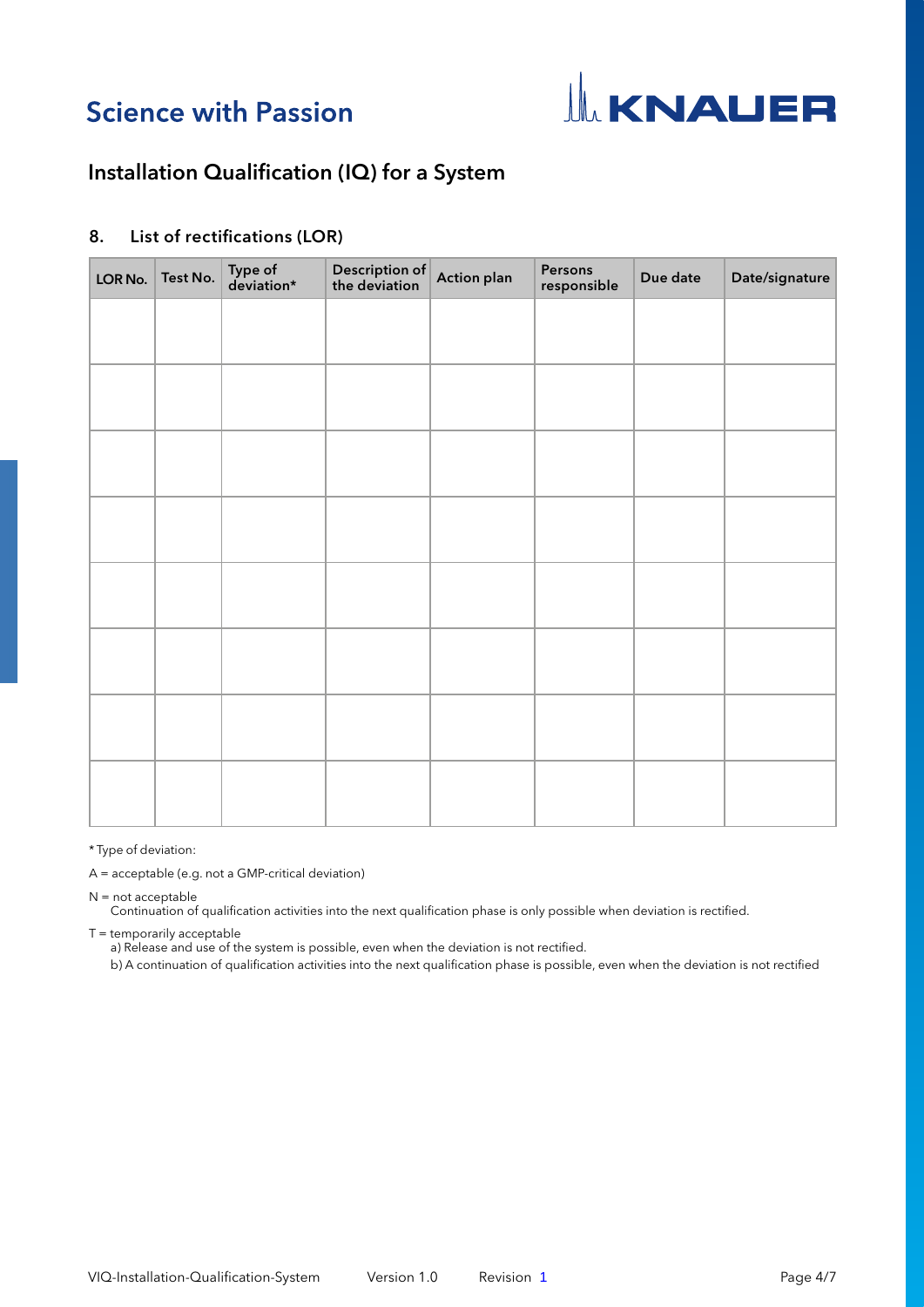



# Revision no. <br>
Description of change Additional information Date/signature

# 9. List of changes to the document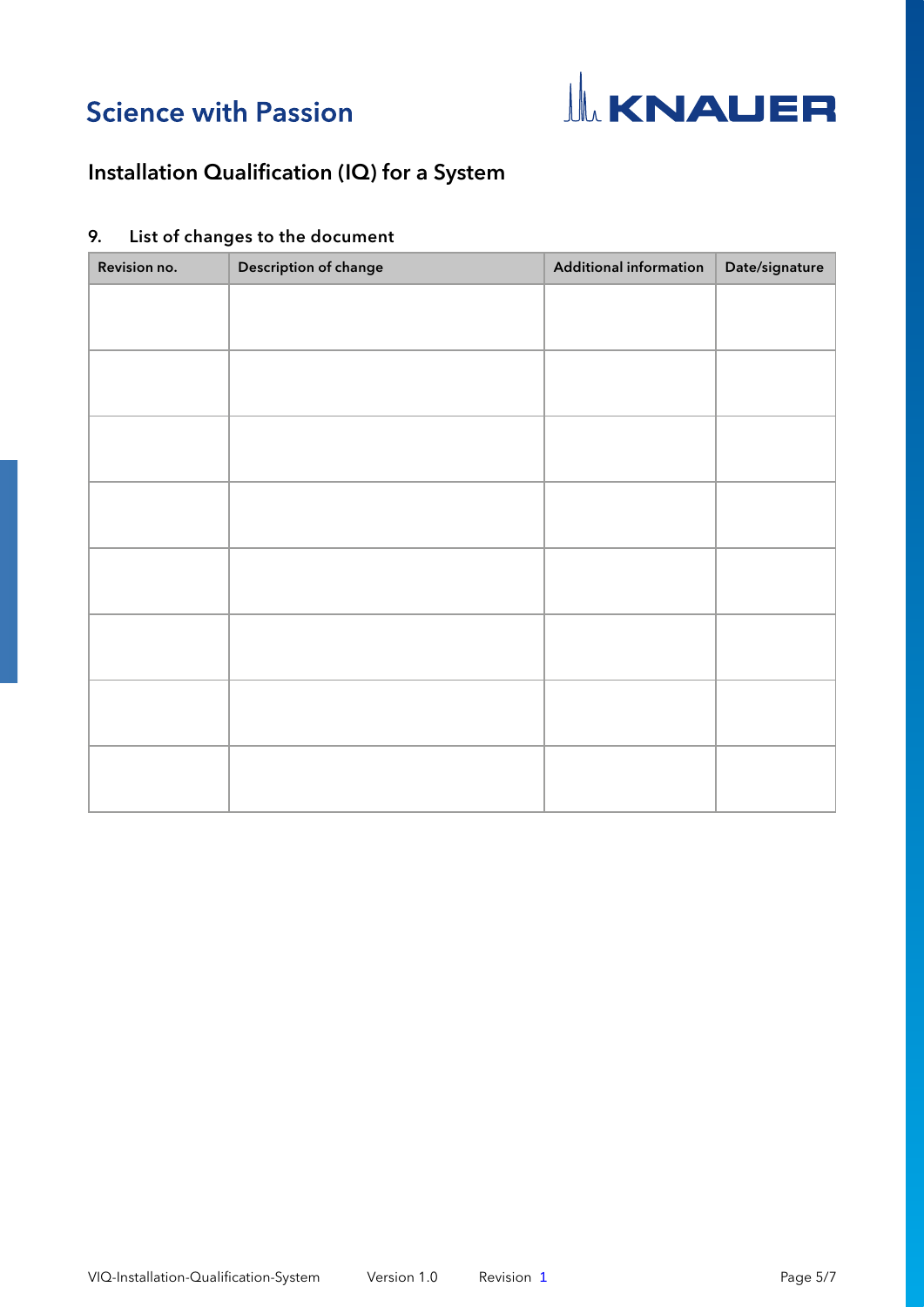



# 10. Certificate and appoval

A KNAUER employee or an employee authorized by KNAUER has checked the device and performed all tests described in the IQ.

The IQ form has to be signed by an authorized person. The scope of the IQ meets the customer's requirements.

The results of the IQ, any changes made as well as the IQ process have been documented in this form in writing. The users listed below were instructed and are familiar with how to operate the device. Both parties confirm that the IQ has been performed to the customer's satisfaction by signing it.

### 10.1 Customer approval

| Name | <b>Function</b> | Date | Signature |
|------|-----------------|------|-----------|
|      |                 |      |           |
|      |                 |      |           |
|      |                 |      |           |
|      |                 |      |           |
|      |                 |      |           |
|      |                 |      |           |
|      |                 |      |           |
|      |                 |      |           |

### 10.2 KNAUER agent approval

| <b>Name</b> | <b>Function</b> | Date | Signature |
|-------------|-----------------|------|-----------|
|             |                 |      |           |

# 11. Comments / recommendations